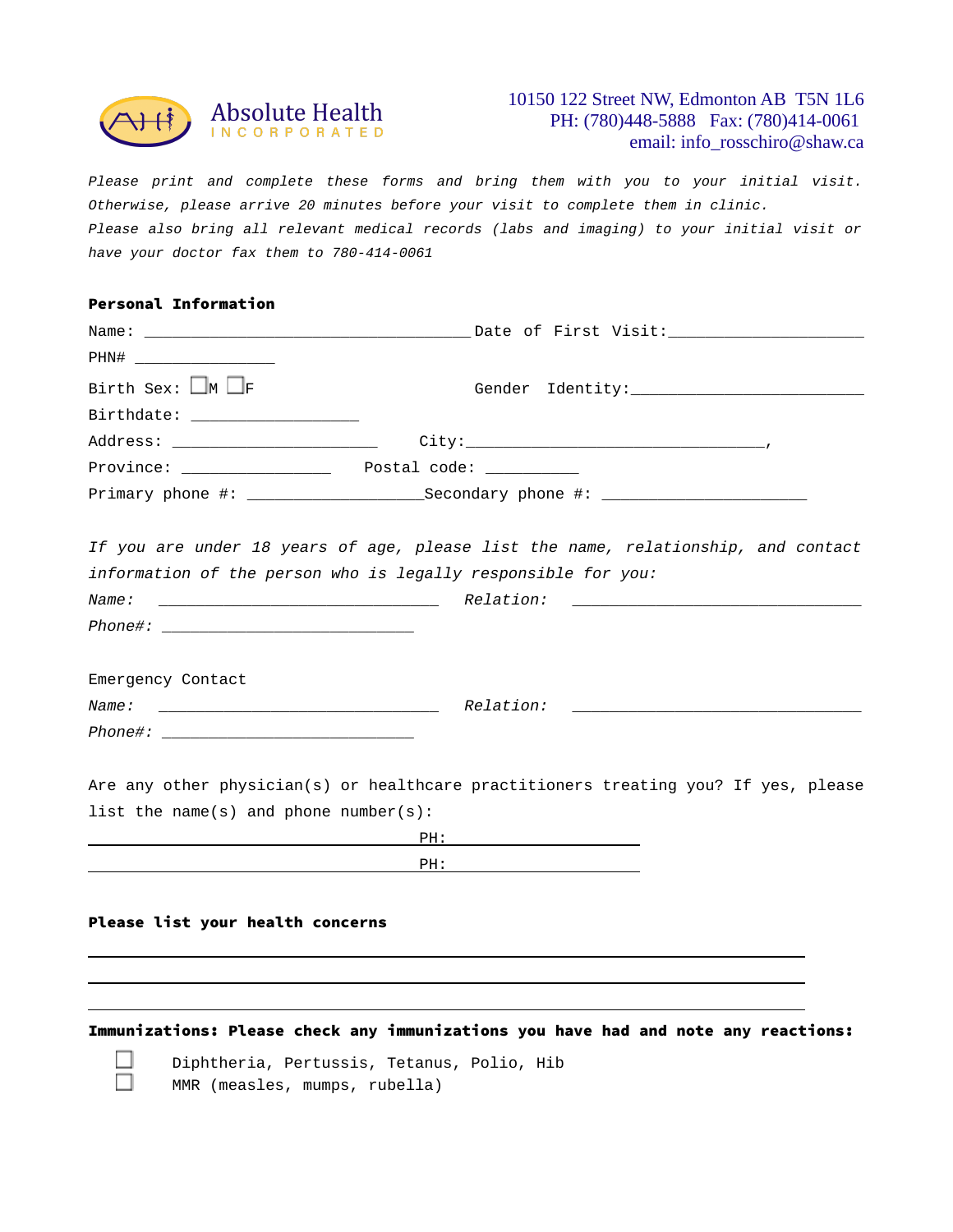П Influenza (flu shot)  $\Box$ Hepatitis A and/or B HPV (Gardasil) Other

#### Please list known allergies or sensitivities:

Foods: Note that the set of the set of the set of the set of the set of the set of the set of the set of the set of the set of the set of the set of the set of the set of the set of the set of the set of the set of the set

Medications:

Environmental factors:

Chemicals: The Chemicals:

Please list all current prescription and non prescription (including birth control pills, aspirin etc.) medications with dosages:

Please list all current supplements with dosages if known:

Please list any hospitalizations, serious injuries, and/or surgeries: (date and type):

Lifestyle: Please report your utilization of the following and their frequency.

|         | Daily | Weekly |
|---------|-------|--------|
| Tobacco |       |        |
| Alcohol |       |        |

 $A + i$  2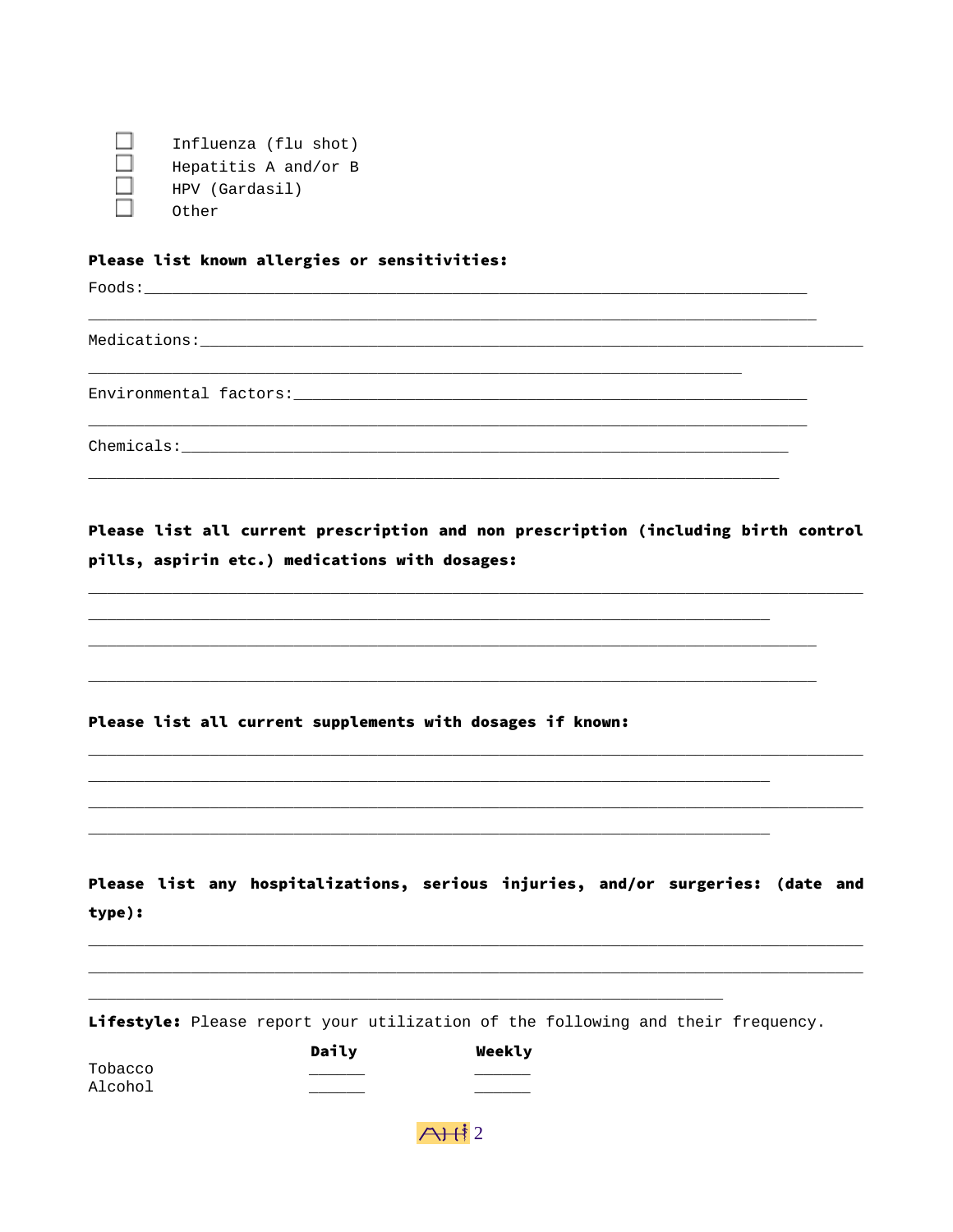Recreational Drugs Coffee/caffeine Exercise \_\_\_\_\_\_ \_\_\_\_\_\_

Family medical history: Please check areas pertaining to blood relatives NOT including yourself, and note whether the condition is from the maternal (M) or paternal (P) side of your family:



Other: Please list:

#### Review of Systems: *Check all continuing or recurrent problems*

#### General

- $\Box$  Night Sweats
- $\square$  Stress
- $\Box$  Fatique
- $\square$  Sleep disturbance
- $\square$  Dizziness
- $\square$  Exposure to toxic chemicals

## **Endocrine**

- $\Box$  Thyroid condition
- $\Box$  Heat or cold intolerance
- $\square$  Blood sugar irregularities
- $\square$  Easy weight gain
- $\square$  Excessive thirst

### Mental / Emotional

- $\square$  Depression
- $\Box$  Mood Swings
- $\Box$  Anxiety or nervousness
- $\square$  Considered/Attempted suicide
- $\square$  Poor concentration

 $\Box$  Memory problems

#### **Neurologic**

- $\square$  Seizures/epilepsy
	- $\square$  Paralysis
	- $\Box$  Muscle weakness
	- $\square$  Numbness or tingling
	- $\Box$  Loss of memory
	- $\square$  Vertigo or dizziness
	- $\Box$  Loss of balance

## Skin

- $\Box$  Rashes, Eczema, Hives
- $\square$  Infections/fungus/athletes foot
- $\Box$  Itching
- $\Box$  Moles/growth
- $\Box$  Hair/nail changes
- $\Box$  Dry or scaling
- $\square$  Other: $\_\_\_\_\_\_\_\_\_\_\_$

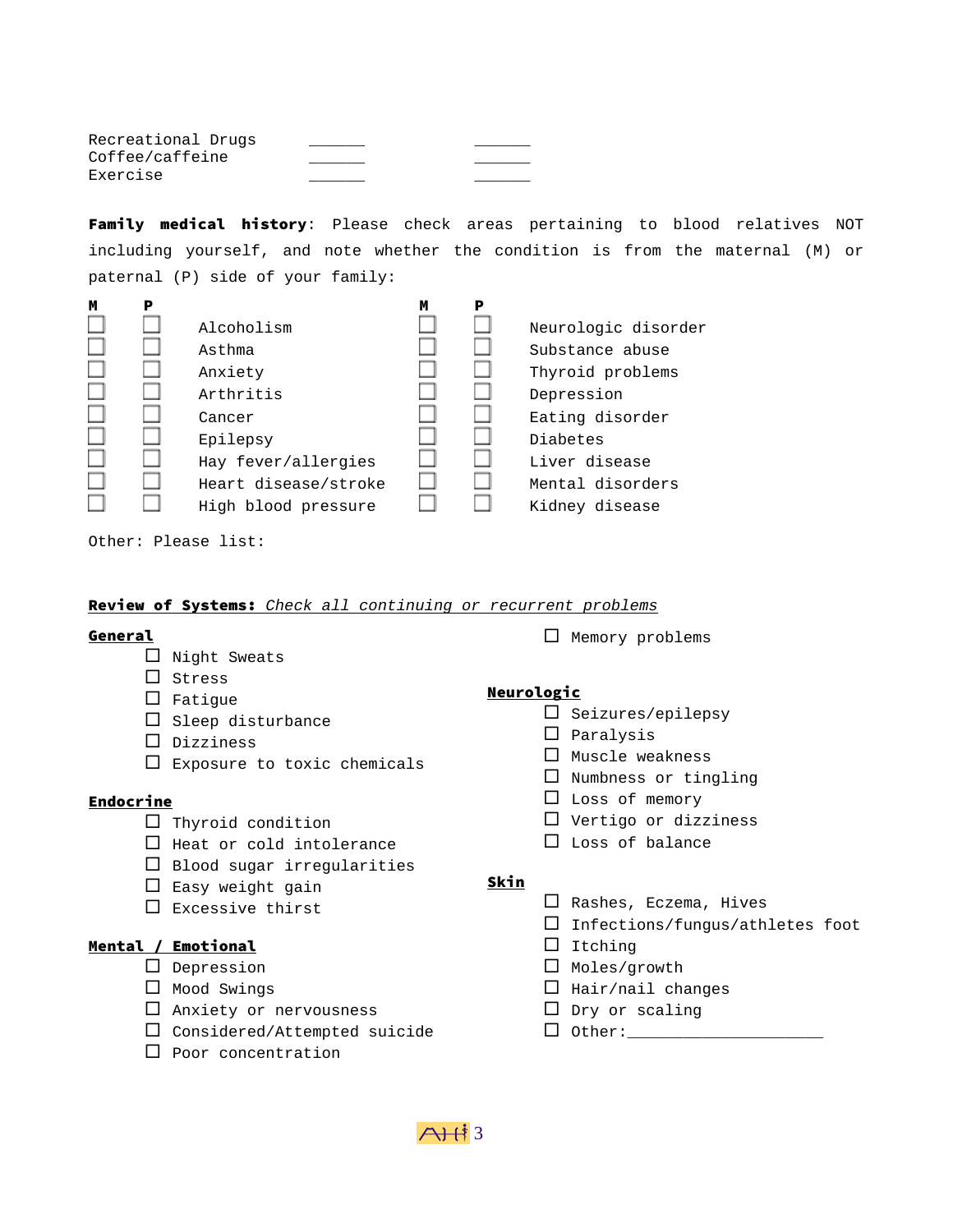## Head

- $\square$  Headaches
- $\Box$  Head Injury
- $\square$  Migraines
- $\Box$  Jaw/TMJ problems

# Ears

- $\square$  Hearing loss
- $\Box$  Ringing
- $\square$  Earaches or infection

# Nose and Sinuses

- $\Box$  Frequent colds/flus or infections
- $\square$  Nose Bleeds
- $\Box$  Hay fever/rhinitis/congestions
- $\square$  Sinus problems/congestion
- Loss of smell

# Eyes

- $\Box$  Recent change in vision
- $\square$  Blurred vision
- $\square$  Eye pain/strain
- $\Box$  Redness/itching of eyes

## Mouth and Throat

- $\Box$  Frequent sore throat/hoarseness
- $\Box$  Mouths sores/qum problems
- $\square$  Loss of sense of taste
- $\square$  Dental cavities or infections
- $\Box$  Root canals
- $\Box$  Mercury amalgam fillings
- $\Box$

## Cardiovascular

- $\Box$  Angina, heart attack
- $\Box$  High/Low Blood Pressure
- $\Box$  Murmurs
- $\square$  Chest pain
- $\square$  Palpitations/Fluttering, irregular beat
- $\Box$  Poor circulation

# Blood/ Peripheral Vascular

- $\square$  Easy bleeding or bruising
- $\Box$  Anemia
- Clots/ thrombosis/ DVT

# **Respiratory**

- $\Box$  Cough
	- $\square$  Difficult of painful breathing
	- $\square$  Asthma
	- $\square$  Shortness of breath
	- $\square$  Positive TB test

# Gastrointestinal

- $\Box$  Constipation
- $\square$  Diarrhea/ loose stools
- $\Box$  Trouble swallowing
- $\Box$  Heartburn
- $\square$  Change in thirst or appetite
- $\Box$  Abdominal pain or cramps
- $\square$  Belching or gas/bloating
- $\Box$  Nausea +/- vomiting
- $\Box$  Hemorrhoids
- □ Blood or mucus in stool
- $\Box$  History of parasites
- $\square$  Gall bladder disease
- $\square$  Liver disease/ Jaundice (yellow skin)
- $\Box$  History of eating disorder

## Urinary

- $\square$  Pain on urination
- $\square$  Excessive urination
- $\Box$  Frequency at night
- $\Box$  Inability to hold urine
- $\Box$  Blood in urine
- $\square$  Frequent infections
- $\Box$  Kidney stones

## Musculoskeletal

- $\Box$  Joint pain or stiffness
- $\Box$  History of broken bones

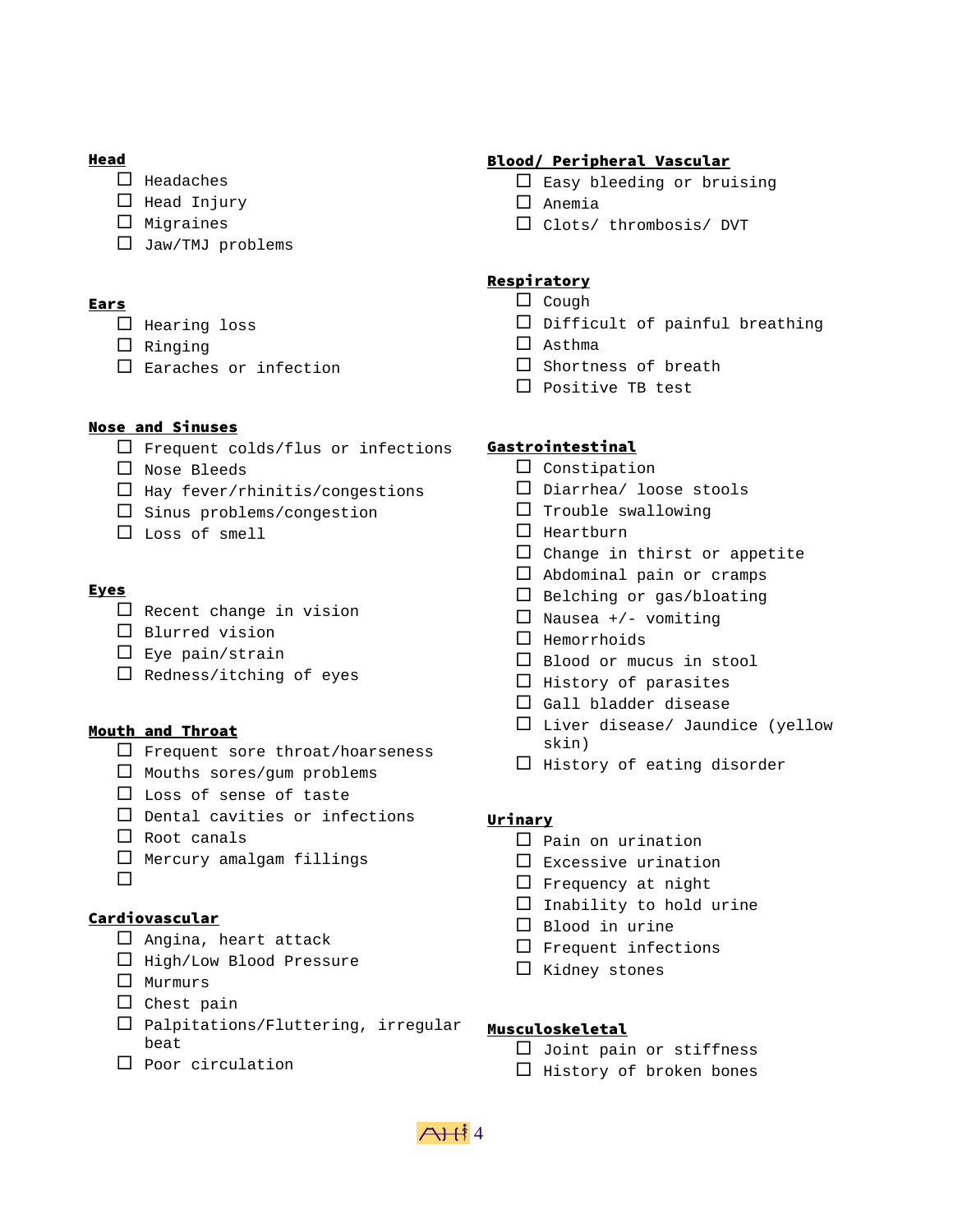- $\Box$  Muscle weakness, spasms or cramps
- $\Box$  Mark areas you currently feel pain:



# Male

- $\square$  Hernias
- $\Box$  Testicular mass or pain
- $\square$  Prostate problems
- $\square$  Discharge or sores
- $\Box$  Difficulty in stopping or starting urination
- □ Decreased flow or force of urination
- $\square$  Sexual difficulties
- $\square$  Sexually transmitted disease

### Breast (male and female)

- $\Box$  Self exam regularly
- $\Box$  Recent changes in breasts
- $\square$  Breast lumps/pain/tenderness
- $\square$  Discharge

#### Female

- $\Box$  Pregnant? Yes No Maybe
- $\square$  Number of pregnancies:  $\square$
- $\Box$  Number of births:  $\Box$
- $\Box$  Number of miscarriages/abortions:
- $\square$  Date of last pap:

 $\overline{\phantom{a}}$ 

 $\Box$  History of abnormal pap

 $\_$   $\_$ 

- $\Box$  Age of first menses?  $\_\_$
- $\square$  Sexual difficulties
- $\Box$  History of sexually transmitted disease
- $\Box$  Abnormal discharge
- if pre-menopausal:
	- Length of cycle: \_\_\_\_\_\_\_\_\_\_\_\_ days
	- $\square$  Days of flow: \_\_\_\_\_\_\_\_\_\_\_\_\_\_\_\_\_ days
	- $\Box$  Irregular or no cycle
	- $\square$  Bleeding between cycles
	- $\Box$  Painful menses
	- $\Box$  Heavy or excessive flow
	- $\Box$  PMS
	- $\square$  Birth control? No Yes, type:

 $\overline{\phantom{a}}$  , and the set of the set of the set of the set of the set of the set of the set of the set of the set of the set of the set of the set of the set of the set of the set of the set of the set of the set of the s

- if menopausal:
	- $\Box$  Age of last menses
	- $\Box$  Any menopausal symptoms?
	- $\Box$  Vaginal bleeding since menopause

Naturopathic medicine is the treatment and prevention of diseases by natural means. Naturopathic doctors assess the whole person, taking into consideration physical, mental, emotional and spiritual aspects of the individual. Gentle, non-invasive techniques are generally used in order to stimulate the body's inherent healing capacity. Your Naturopathic Doctor will take a thorough case history, perform a physical exam and may employ specific diagnostic testing, if it is deemed necessary, which will be discussed in your visit.

It is very important that you inform your Naturopathic Doctor of any disease process that you are suffering from, and if you are on any medication or over the counter drugs. If you are pregnant, suspect you are pregnant or you are breastfeeding; please advise your Naturopathic Doctor immediately.

There may be slight health risks to treatment by naturopathic medicine. These are rare, but include and are not limited to: